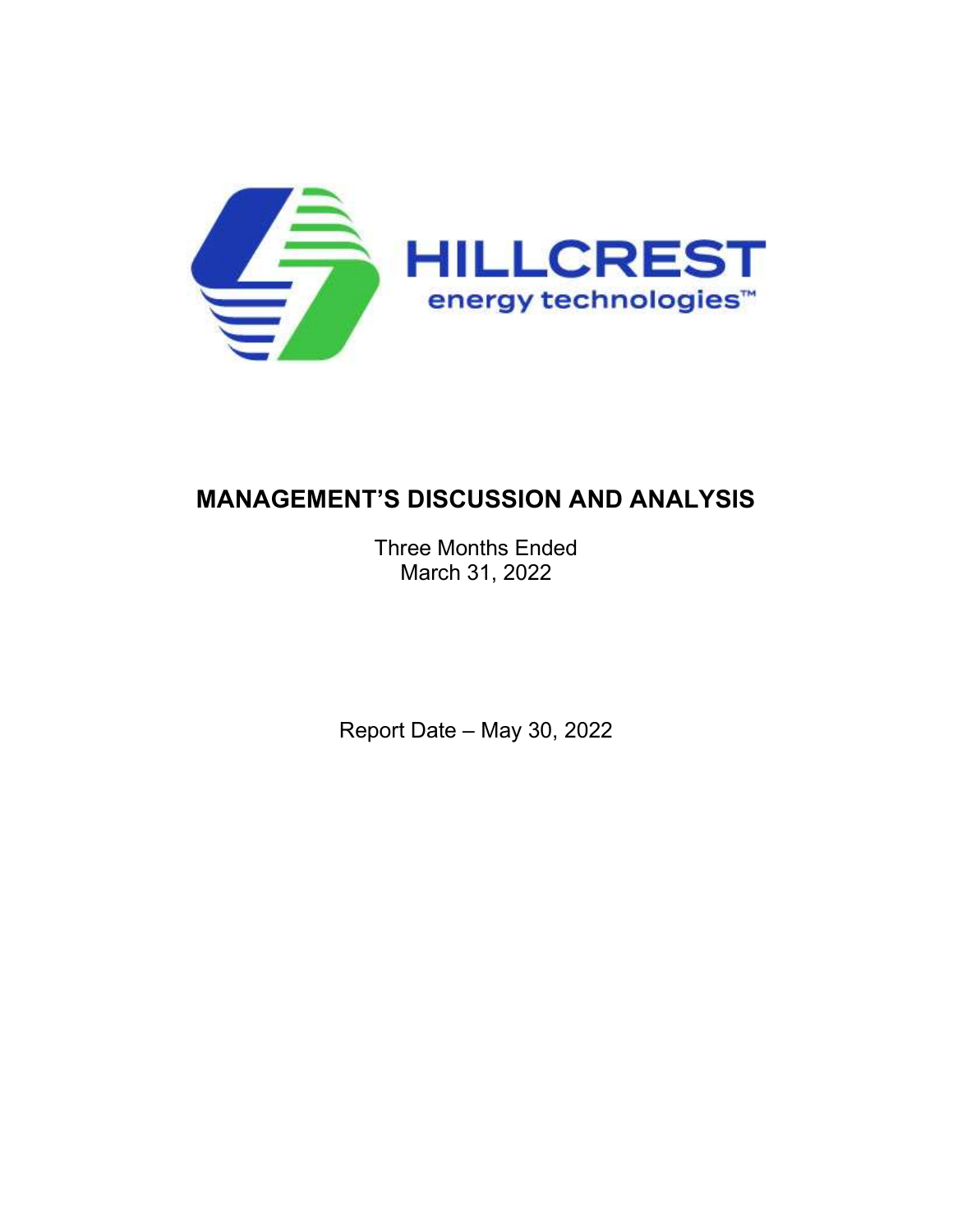

# INTRODUCTION

This Management's Discussion and Analysis ("MD&A") is provided by the management of Hillcrest Energy Technologies Ltd. ("Hillcrest" or the "Company") as at and for the period ended March 31, 2022. This MD&A should be read in conjunction with the Company's condensed interim consolidated financial statements and notes thereto for the three months ended March 31, 2022, and the audited annual consolidated financial statements and notes thereto for the year ended December 31, 2021 (the "Annual Financial Statements").

The following information has been prepared by management in accordance with International Financial Reporting Standards ("IFRS"). All financial results are reported in Canadian dollars, unless otherwise indicated, and production numbers represent Hillcrest's ownership interest.

Additional information relating to the Company, including the financial statements are available on the Hillcrest website at hillcrestenergy.tech or on the Canadian System for Electronic Document Analysis and Retrieval ("SEDAR") website at www.sedar.com.

# CORPORATE OVERVIEW

Hillcrest is listed for trading on the Canadian Securities Exchange (the "Exchange") under the symbol "HEAT," on the OTCQB in the United States of America ("US") under the symbol "HLRTF" and on the Frankfurt Exchange under the symbol "7HIA".

Hillcrest is currently focused on developing high-value, high-performance clean energy technologies.

The Company's specific area of technological expertise is electric machine control systems and power electronics targeted to enable high efficiency and/or high-power density applications. These technologies reduce energy requirements and in turn, significantly improve powertrain performance in electric vehicles and potentially enable greater energy efficiencies in grid-connected renewable energy applications, such as photovoltaic systems and wind turbines, where these attributes are essential. The Company has employed and engaged management and consultants with extensive experience directly relevant to its focus areas and continues to build its capability to expand the scope of its activities in core technology fields. Over the year, the Company expects to continue developing and commercializing its technologies with the intent of licensing, partnering and/or selling accessible or owned clean energy technologies and IP.

The Company's legacy oil assets in Saskatchewan are currently in the process of being remediated.

## FORWARD-LOOKING STATEMENTS

This MD&A contains certain forward-looking statements pertaining to, among other things: additional capital funding; the Company's ability to obtain such funding and the use thereof; the Company's ability to continue as a going concern; the completion of private placements and the use of proceeds thereof; the Company's next phase of capital expenditures; regulatory approvals and the Company's ability to obtain applicable permits; future operation, general and administrative expenditures and the anticipated impact of the reduction thereof; performance and financial results; capital expenditures; the Company's working capital and capital requirements; estimates and assumptions made in accordance with IFRS requirements; and the Company's ability to generate shareholder value, which is intended to provide readers with a reasonable basis for assessing the financial performance of the Company. The use of any of the words "believe", "expect", "estimate", "will", "should", "intend" and similar expressions are intended to identify forwardlooking statements.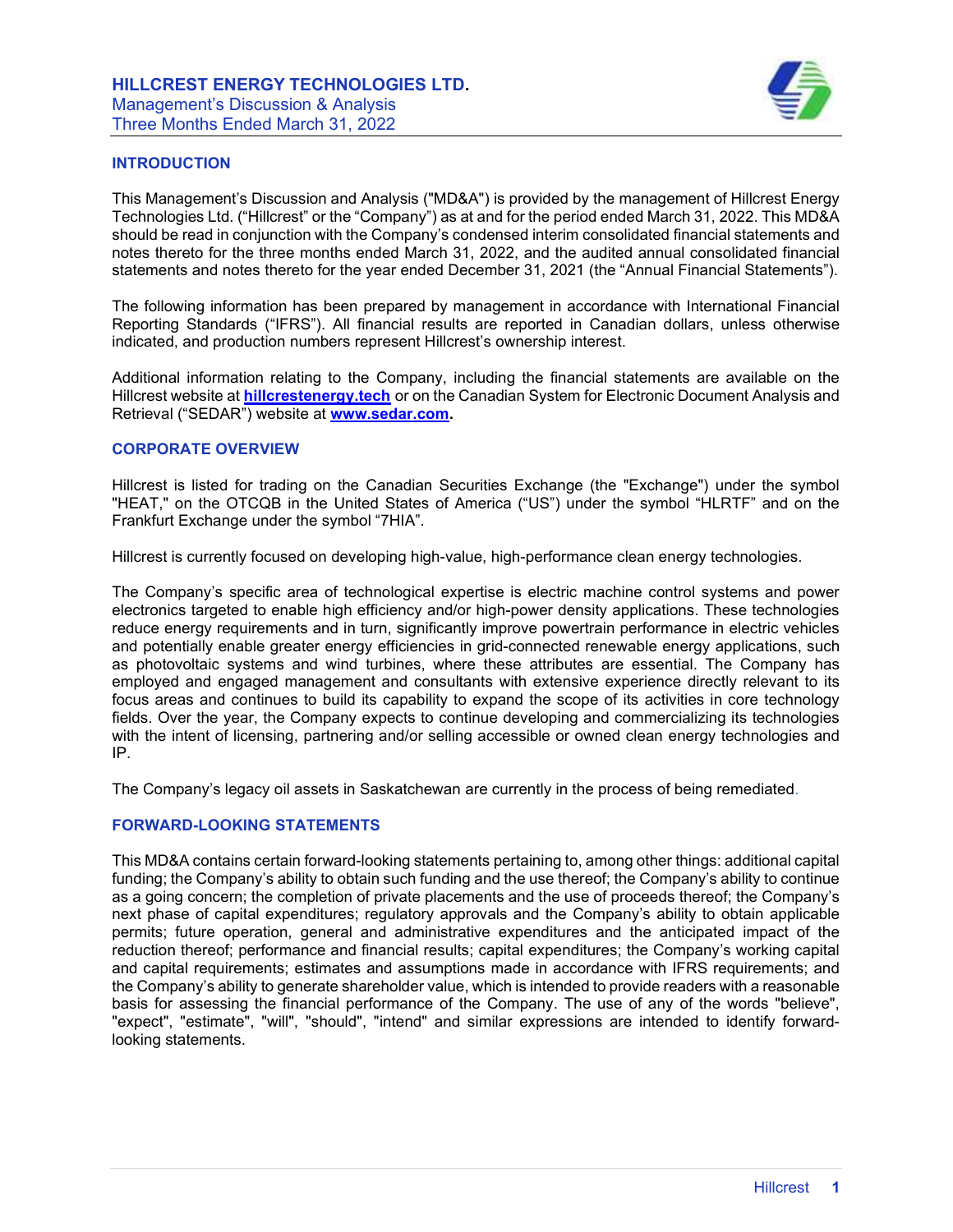

# FORWARD-LOOKING STATEMENTS (continued)

Forward-looking statements are necessarily based upon estimates and assumptions that, while considered reasonable by the Company, are inherently subject to significant business, economic and competitive uncertainties and contingencies. The estimates and assumptions of the Company contained in this MD&A, which may prove to be incorrect, include but are not limited to: the general continuance of current or, where applicable, assumed industry conditions, ability of the Company to achieve its plans, and statements relating to the Company's future plans and management's belief as to the development of the Company's technologies; the Company's ability to retain key employees and executives; the availability and timing of additional financing to fund the Company's capital and operating requirements as needed; and certain cost assumptions. Statements regarding future plans of the Company are subject to known and unknown risks, uncertainties, and other factors, which could cause actual results to differ materially from those expected. These risks include, but are not limited to: the risk associated in the commercial viability of any technologies the Company is in the process of developing or deploying, delays or changes in plans with respect to any technologies, the risk of foreign exchange rate fluctuations, costs and expenses, inflation or lack of availability of goods and services; changes in commodity prices; unanticipated operating results; financial markets; economic conditions; volatility in the debt and equity markets; regulatory changes; changes in tax or environmental laws; and certain other known and unknown risks listed under the section "Risks & Uncertainties" herein.

Although Hillcrest believes that the material factors, expectations and assumptions expressed in such forward-looking statements are reasonable based on information available to it on the date such statements were made, no assurances can be given as to future results, levels of activity and achievements and such statements are not guarantees of future performance.

The forward-looking statements contained in this MD&A are expressly qualified by this cautionary statement.

## STRATEGY AND BUSINESS OBJECTIVES

The Company's business plan is to focus on sustainable value per share growth. To accomplish this, the Company will pursue specific opportunities related to clean energy technology.

# CLEAN ENERGY TECHNOLOGY

The Company's immediate objectives include the development and commercialization of intellectual property ("IP"), including the IP associated with the acquisition of ANIGO Technologies Inc. ("ANIGO"). This includes technology development and commercialization activities through the collaborative agreement with Systematec.

In 2021, the Company initiated development and achieved proof of concept for the Hillcrest ZVS inverter, the Company's first clean energy technology.

During the quarter ending March 31, 2022, the Company completed design specifications for the Hillcrest 250kW 800V ZVS EV inverter commercial prototype and announced the expected delivery of the completed prototype in Q4 2022.

Over the year, the Company intends to continue the development and commercialization of several additional clean energy technologies, including a grid tied ZVS inverter, an enhanced powertrain solution as well as a multi-level ZVS inverter.

As each technology progresses through the development process to commercialization, the Company will focus on realizing potential value through developing, licensing and/or selling these technologies and the associated IP.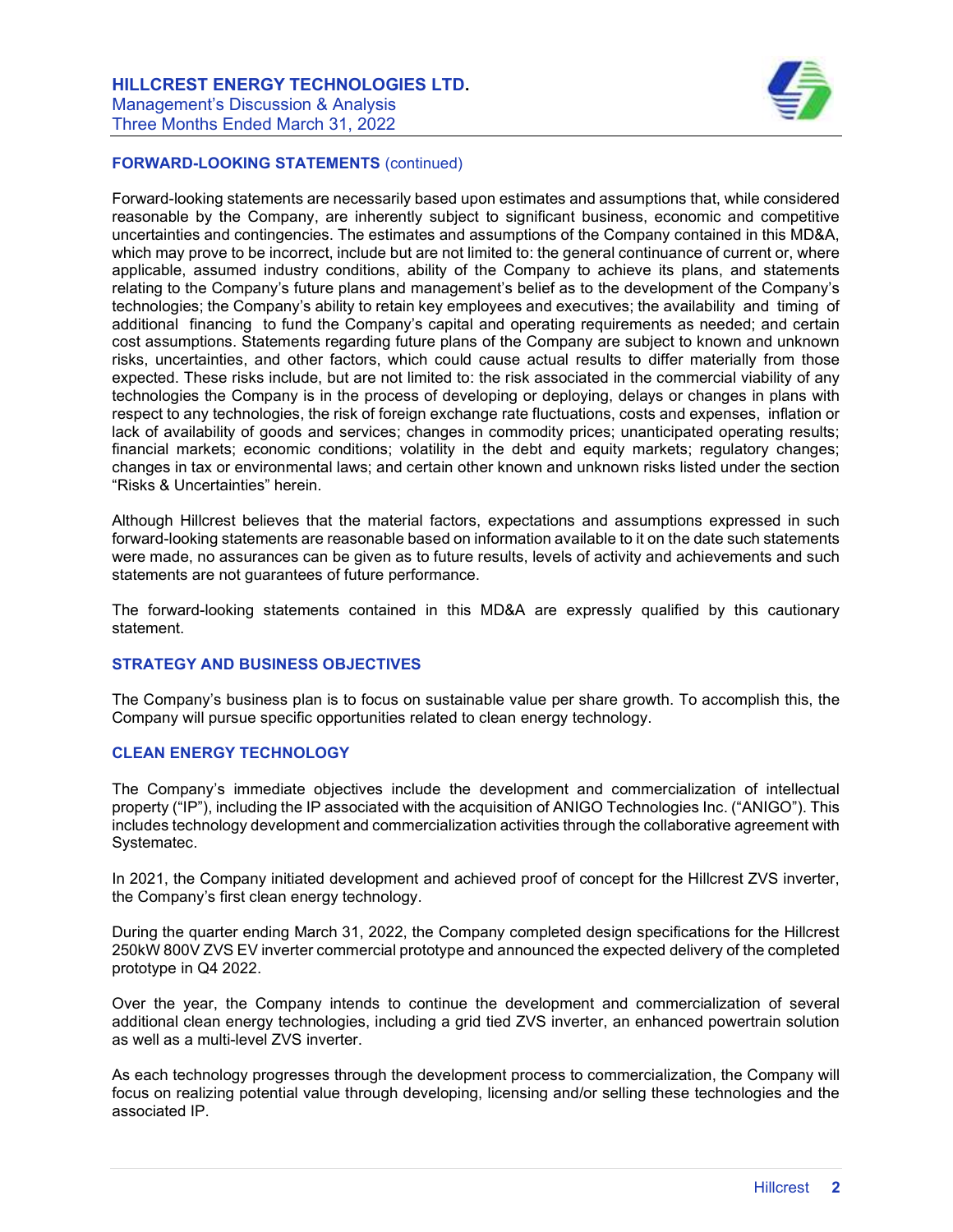

# CLEAN ENERGY TECHNOLOGY (continued)

Revenue may not be achieved from the technology portfolio in the near term. At present, the Company's plans for IP and related technology products will be contingent upon the results of its research and development efforts, and commercialization of resulting IP.

Upon its acquisition of ANIGO, the Company recognized \$1,550,000 as an intangible asset, which is attributable to the portfolio of acquired software IP. During the three months ended March 31, 2022, the Company also incurred research and development expenses of \$273,927 and capitalized \$22,295 of R&D equipment. The Company entered into an office and warehouse rental agreement in 2021 for a technology research and development lab and spent \$7,833 in lab leasehold improvements during the current quarter.

## OIL AND GAS PROPERTIES

#### West Hazel Property, Saskatchewan

The Company has a 75% Working Interest before payout ("BPO") and a 50% Working Interest after payout ("APO") and is the operator of record in the West Hazel field, a petroleum asset located in the Western Canadian Sedimentary Basin.

Due to declining production and extended production interruptions from oil wells in 2021, the Company recognized an impairment loss on its oil and gas properties, effectively writing down the value to \$Nil. In November 2021, the West Hazel joint venture ceased production. Revenues in 2022 are the result of existing oil inventory from 2021.

Abandonment and reclamation activities at West Hazel commenced in 2021, with the abandonment of 7 wellbores. The Company is currently developing a final abandonment and reclamation plan for the entire property with the intent to complete that work within the next few years.

## RESULTS OF OPERATIONS

#### Three Months Ended March 31, 2022

#### Revenue

The Company generated total revenue of \$51,965 during the three months ended March 31, 2022, compared to \$285,759 during the three months ended March 31, 2021. The Company ceased oil production in 2021 and sales in 2022 were due to existing oil inventory from 2021. During the three months ended March 31, 2021, the Company drilled a short-lateral oil well and generated additional revenue from this new well beginning March 2021.

#### **Costs**

The Company's royalty, operating costs, and depletion expenses for the three months ended March 31, 2022, were \$29,007 compared to \$217,346 during the three months ended March 31, 2021. The Company incurred \$Nil government royalties in the current quarter as revenues in 2022 were the result of existing oil inventory produced in 2021. The decrease in operating costs is correlated with the decrease in production.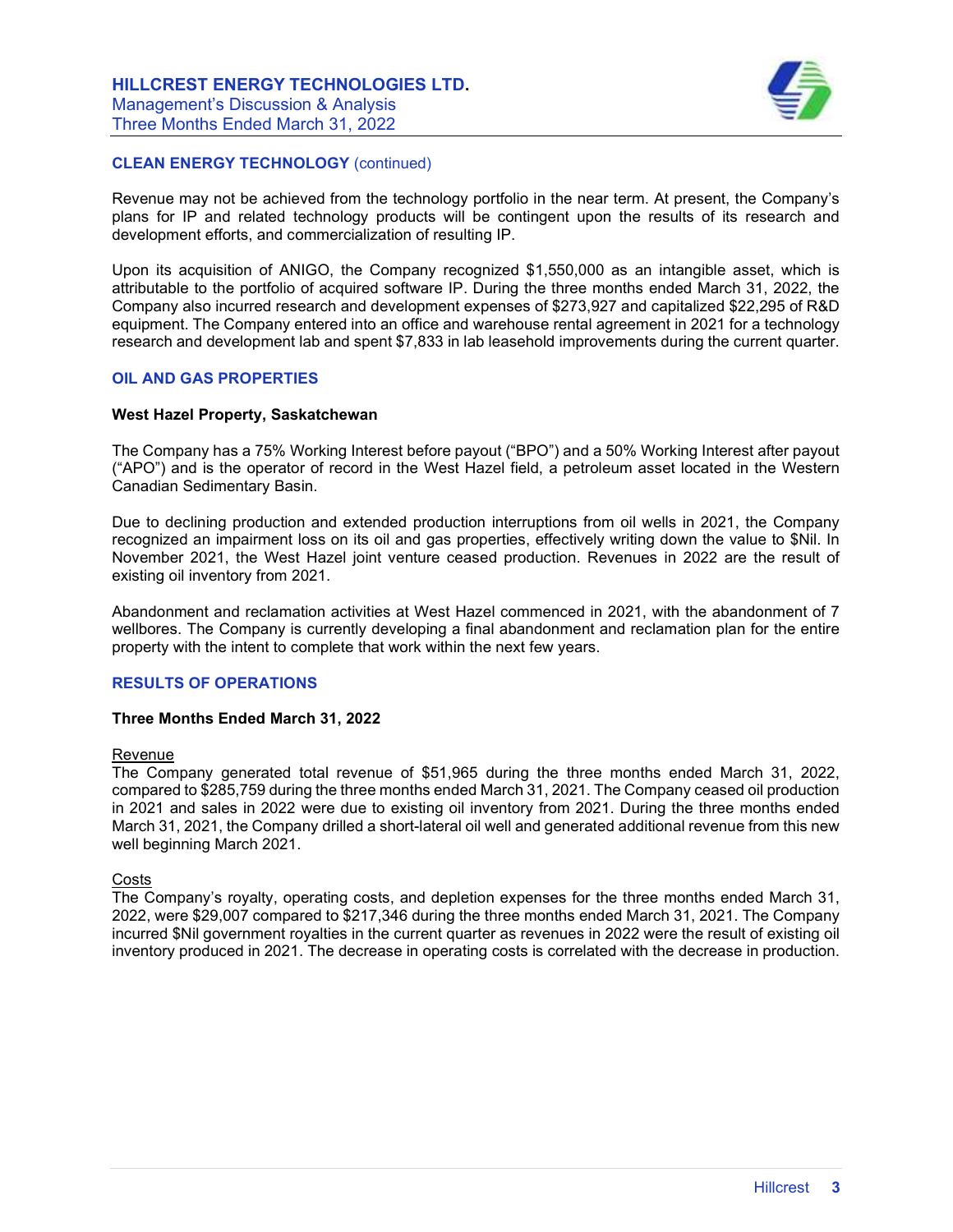# HILLCREST ENERGY TECHNOLOGIES LTD.

Management's Discussion & Analysis Three Months Ended March 31, 2022



# RESULTS OF OPERATIONS (continued)

#### General and Administrative expenses

The Company's general and administrative expenses increased by \$697,875 as the Company continued to develop and commercialize its clean energy technologies. Office and general expenses increased by \$440,726 from \$112,764 in the prior period to \$553,490 in the current period as the Company expanded both its corporate and operations teams from the prior year. Of these expenses, \$255,166 were directly attributable to technology development activities including personnel costs and business development and commercialization expenses. The Company also incurred research and development expenses of \$273,927 and share-based compensation of \$107,407, which were both \$Nil in the prior period.

# SELECTED QUARTERLY INFORMATION

The table below summarized information reported for the most recent eight quarterly periods:

|                                               | March 31,<br>2022 | December 31,<br>2021 | September 30,<br>2021 | June 30,<br>2021 |
|-----------------------------------------------|-------------------|----------------------|-----------------------|------------------|
|                                               | \$                | \$                   | S                     | \$               |
| Total assets                                  | 5,425,164         | 6,631,415            | 7,015,592             | 8,287,852        |
| <b>Total liabilities</b>                      | 1,108,336         | 1,385,582            | 1,275,536             | 1,645,380        |
| Revenue                                       | 51,965            | 48,939               | 20,487                | 269,689          |
| Net loss                                      | (1,096,845)       | (4,060,660)          | (1,378,147)           | (7, 413, 476)    |
| Earnings (loss) per share                     | (0.00)            | (0.01)               | (0.00)                | (0.03)           |
| Weighted average common<br>shares outstanding | 319,379,179       | 305,031,538          | 299,791,161           | 264,373,245      |

|                                               | March 31,<br>2021 | December 31,<br>2020 | September 30,<br>2020 | <b>June 30,</b><br>2020 |
|-----------------------------------------------|-------------------|----------------------|-----------------------|-------------------------|
|                                               | \$                | \$                   | \$                    | S                       |
| Total assets                                  | 3,096,973         | 1,808,632            | 1,185,767             | 909,745                 |
| <b>Total liabilities</b>                      | 2,107,896         | 2,236,229            | 3,044,458             | 3,647,537               |
| Revenue                                       | 285,759           | 251,536              | 198,811               | 110,158                 |
| Net loss                                      | (342, 993)        | (410,831)            | (1,486,967)           | (117, 209)              |
| Earnings (loss) per share                     | (0.00)            | (0.00)               | (0.01)                | (0.00)                  |
| Weighted average common<br>shares outstanding | 213,585,326       | 144, 159, 918        | 137,039,416           | 124,616,784             |

Significant variations in the most recent eight quarters are discussed below:

a) During the quarter ended March 31, 2022, revenue decreased from March 31, 2021, as the result of the Company ceasing production in November 2021. Revenues in 2022 are the result of existing oil inventory produced in 2021. During the quarter ended March 31, 2021, revenue was greater due to increased volume from one month of production from the newly drilled well. Assets increased from the Company's continued investment in the development and commercialization of its clean energy technology.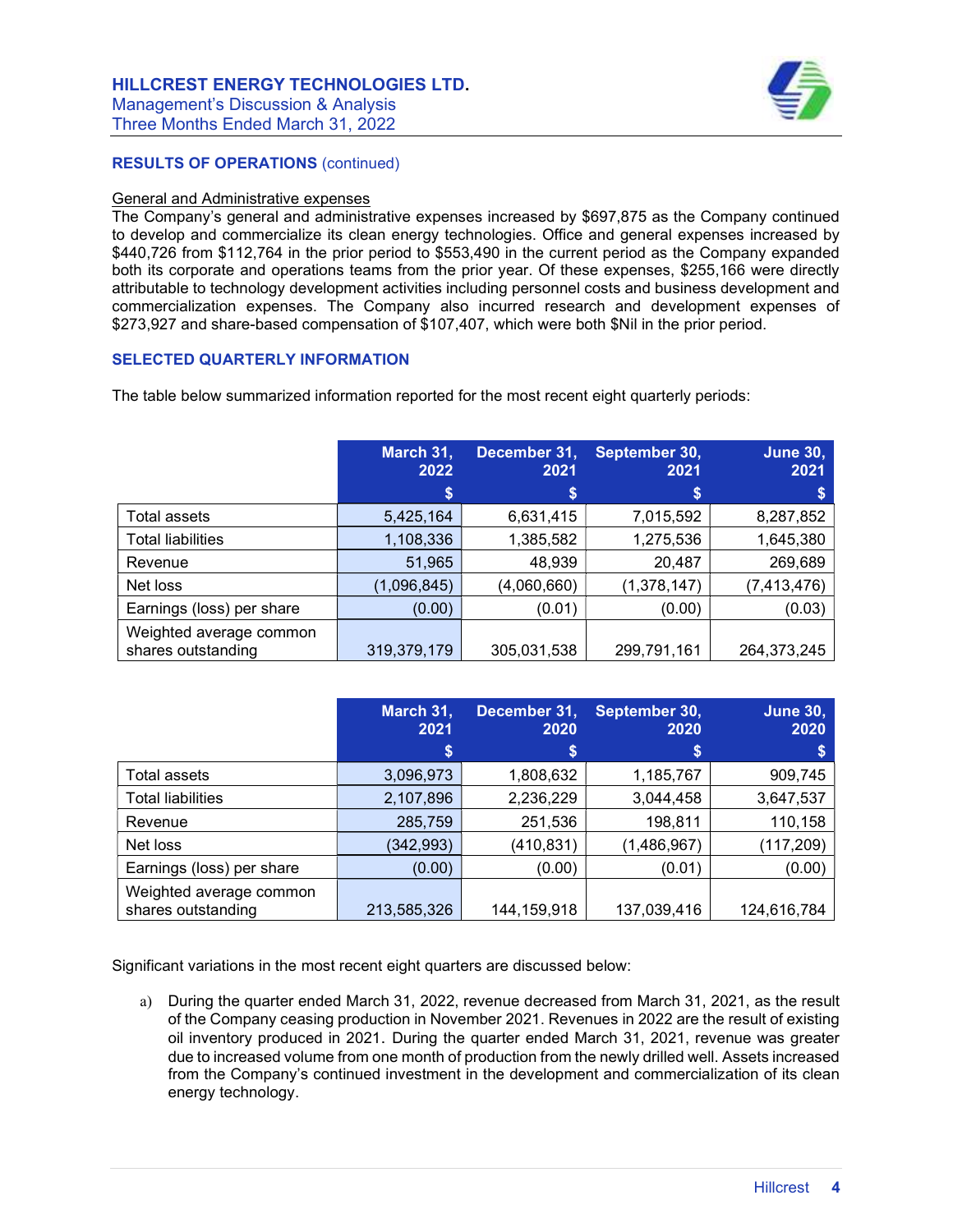

### SELECTED QUARTERLY INFORMATION (continued)

- b) During the quarter ended December 31, 2021, revenue decreased from December 31, 2020, as the result of declining production. This combined with the Company's planned exit from the oil and gas business resulted in the Company recognizing an impairment loss of \$2,180,055 on its oil and gas properties. Overall assets increased due to the Company's increase in cash from the closing of private placements and warrant and option exercises during the year and due to the Company's investment in its clean energy technologies.
- c) During the quarter ended September 30, 2021, revenue decreased from September 30, 2020, as the result of declining production and extended production interruptions due to various field operations involving wells and gathering lines. Revenues during the quarter were primarily from the recently drilled well. Assets increased as the Company continued its investment in the development and commercialization of its clean energy technologies, which was correlated with increased research and development during the period.
- d) During the quarter ended June 30, 2021, revenue increased from June 30, 2020, as the Company continued to realize production from the newly drilled well. Assets increased due to private placements and the exercise of warrants and options during the period. Expenses increased due to share-based compensation expense and increased management and consulting expenses, research and development and office expenses as the Company began to develop and deploy its clean energy technologies.
- e) During the quarter ended March 31, 2021, revenue increased from March 31, 2020, due to increased volume from one month of production from the newly drilled well. Total liabilities decreased as the Company used proceeds from various share issuances to retire debt.
- f) During the quarters ended December 31, 2020, and September 30, 2020, the Company's revenue decreased from the prior year quarters as a result of lower volume and lower oil prices from its oil sales. Expenses increased as the Company entered into various monthly contracts and began its transition to clean technology. Total liabilities decreased as the Company used proceeds from its private placement to retire debt.

## SELECTED ANNUAL INFORMATION

Selected annual information for the years ended December 31, 2021, 2020 and 2019 is presented below:

|                                   | 2021<br>S      | 2020<br>\$    | 2019<br>\$  |
|-----------------------------------|----------------|---------------|-------------|
| Total assets                      | 6,631,415      | 1,808,632     | 863,898     |
| <b>Total liabilities</b>          | 1,385,582      | 2,236,229     | 3,353,924   |
| Shareholders' equity (deficiency) | 5,245,833      | (427, 597)    | (2,490,026) |
| Revenue, net of royalties         | 475,482        | 536,057       | 763,000     |
| Net loss                          | (13, 195, 277) | (2, 247, 237) | (1,201,929) |
| Loss per share                    | (0.05)         | (0.02)        | (0.01)      |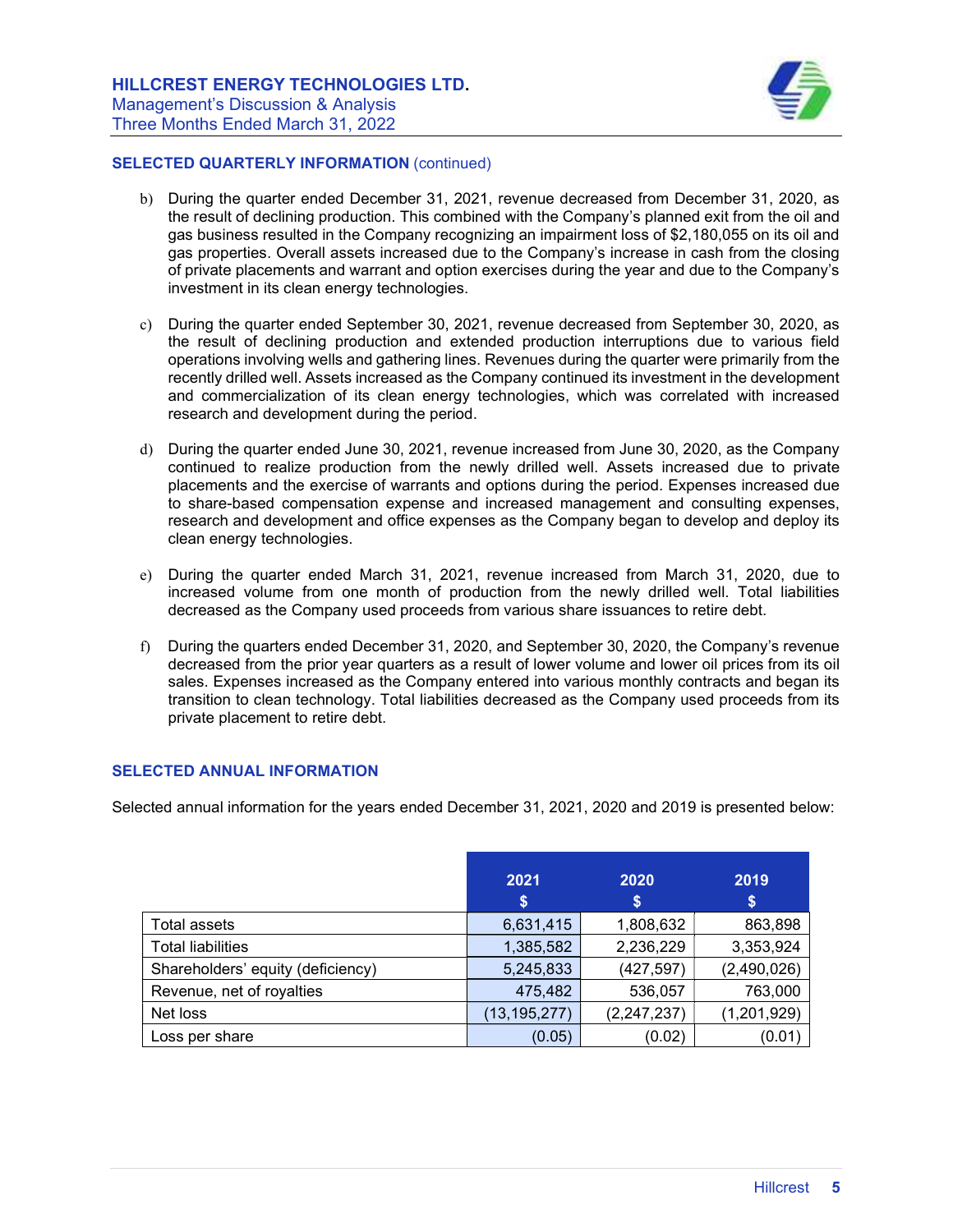

# LIQUIDITY AND CAPITAL RESOURCES

The Company had a working capital of \$2,595,543 as at March 31, 2022, compared to a working capital deficiency of \$175,602 as at March 31, 2021. The balance increased as the Company had raised funds in 2021 by issuance of shares for private placements, in addition to warrant and option exercises.

During the period ended March 31, 2022, the Company reported a net loss of \$1,096,845 (March 31, 2021 – \$342,993). This was mainly due to an increase in office expenses by \$440,726 from \$112,764 in the previous period to \$553,490 in the current period. Of these expenses, \$255,166 were directly attributable to technology development activities including personnel costs and business development and commercialization expenses. The Company also incurred research and development expenses of \$273,927, due to the establishment of a clean energy technology lab. As a result, the Company reported a cash outflow from operations of \$1,072,431 for the period ended March 31, 2022 (March 31, 2021 - \$442,472).

The Company's ability to meet its obligations as they fall due and to continue to operate as a going concern is dependent upon the continued financial support of its creditors, access to equity financial markets and ultimately, the attainment of profitable operations. As a result, the Company completed non-brokered private placements during the prior year, one in January 2021 wherein it issued 25,340,000 units for aggregate gross proceeds of \$1,267,000 and one in December 2021 wherein it issued 18,164,500 units for net proceeds of \$3,066,846. The Company also received proceeds in 2021 from the exercise of warrants in the amount of \$4,429,453 and proceeds of \$375,000 from the exercise of options.

Management has successfully utilized both debt and equity financing in the past, but there is no assurance that such funding will be available in the future or if it is that it will be on terms that are acceptable. If the Company is unable to obtain additional financing, it will experience liquidity problems and management expects that it will need to curtail operations, liquidate assets, seek additional capital on less favorable terms and/or pursue other remedial measures. Any additional equity financing may involve substantial dilution. Currently, the Company has no debt or loans outstanding.

Due to the conditions and events as noted above, there is material uncertainty casting significant doubt on the Company's ability to continue as a going concern.

As at the Report Date, the Company has \$1,561,734 cash on hand and \$Nil loans outstanding.

## OUTSTANDING SHARE DATA

As at the Report Date there are 323,074,095 common shares outstanding, 16,050,000 shares issuable on the exercise of stock options (weighted average exercise price of \$0.19), and 43,224,494 shares issuable on the exercise of share purchase warrants (weighted average exercise price of \$0.27).

## SUBSEQUENT EVENTS

- a) Subsequent to March 31, 2022, 2,650,000 common shares were issued pursuant to the redemption of RSUs.
- b) Subsequent to March 31, 2022, the Company received \$103,000 from its share subscriptions receivable in connection with a private placement in December 2021.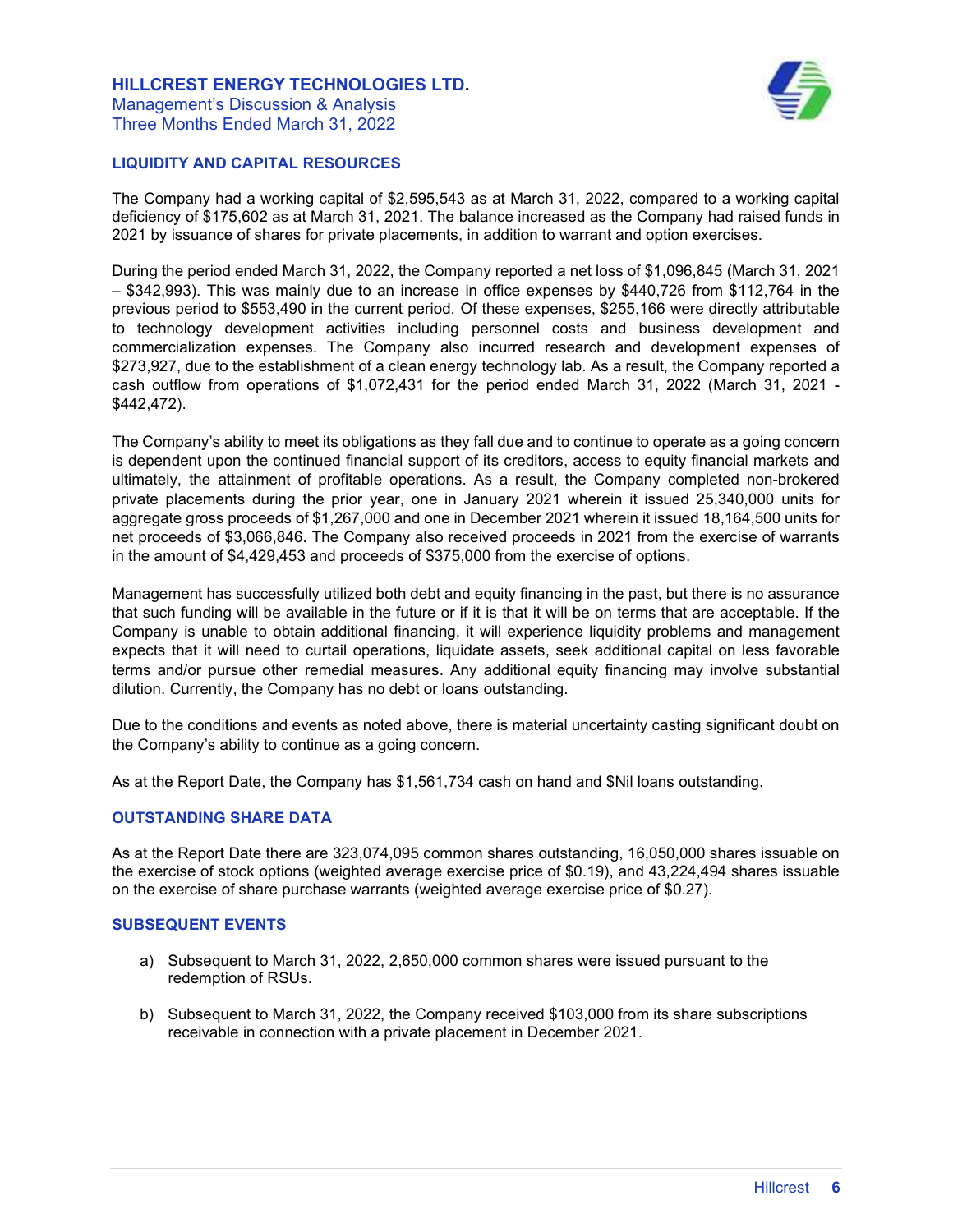

# **COMMITMENTS**

- a) On November 19, 2020, the Company entered into an office rental agreement in Vancouver, British Columbia with a term of 36 months, commencing December 1, 2020, and terminating on November 30, 2023, to accommodate the Company's corporate operations. Pursuant to this agreement, the Company has a commitment to lease office space at a base rent rate of \$45,910 per annum, plus common costs and taxes. This rental agreement is being accounted for under IFRS 16 – Right-ofuse asset and corresponding lease liability on the balance sheet.
- b) On July 19, 2021, the Company entered into an office and warehouse rental agreement in Vancouver, British Columbia with a term of 36 months, commencing September 1, 2021, and terminating on August 31, 2024, to develop its clean energy technologies and IP. Pursuant to this agreement, the Company has a commitment to lease the technology research and development space at a base rent rate of \$47,209 per annum, plus common costs and taxes. This rental agreement is being accounted for under IFRS 16 – Right-of-use asset and corresponding lease liability on the balance sheet.

#### RELATED PARTY TRANSACTIONS

The following summarizes the Company's related party transactions during the three months ended March 31, 2022, and 2021. Key management personnel included the Chief Executive Officer ("CEO"), Chief Financial Officer ("CFO"), and directors and officers and companies controlled or significantly influenced by them:

#### Key management compensation

|                                                        | <b>Three Months Ended</b> |           |  |
|--------------------------------------------------------|---------------------------|-----------|--|
|                                                        | March 31,                 | March 31, |  |
|                                                        | 2022                      | 2021      |  |
|                                                        | (\$)                      | (\$)      |  |
| Management salaries, consulting fees and bonuses       |                           |           |  |
| paid or accrued to officers or corporations controlled |                           |           |  |
| by officers of the Company                             | 136,590                   | 115,500   |  |
| Director fees paid or accrued to directors             | 27,125                    |           |  |
| Share-based compensation                               | (36,563)                  |           |  |
|                                                        | 127,152                   | 115,500   |  |

As at March 31, 2022, the Company was owed \$Nil (March 31, 2021 - \$164,805) from the Chief Executive Officer.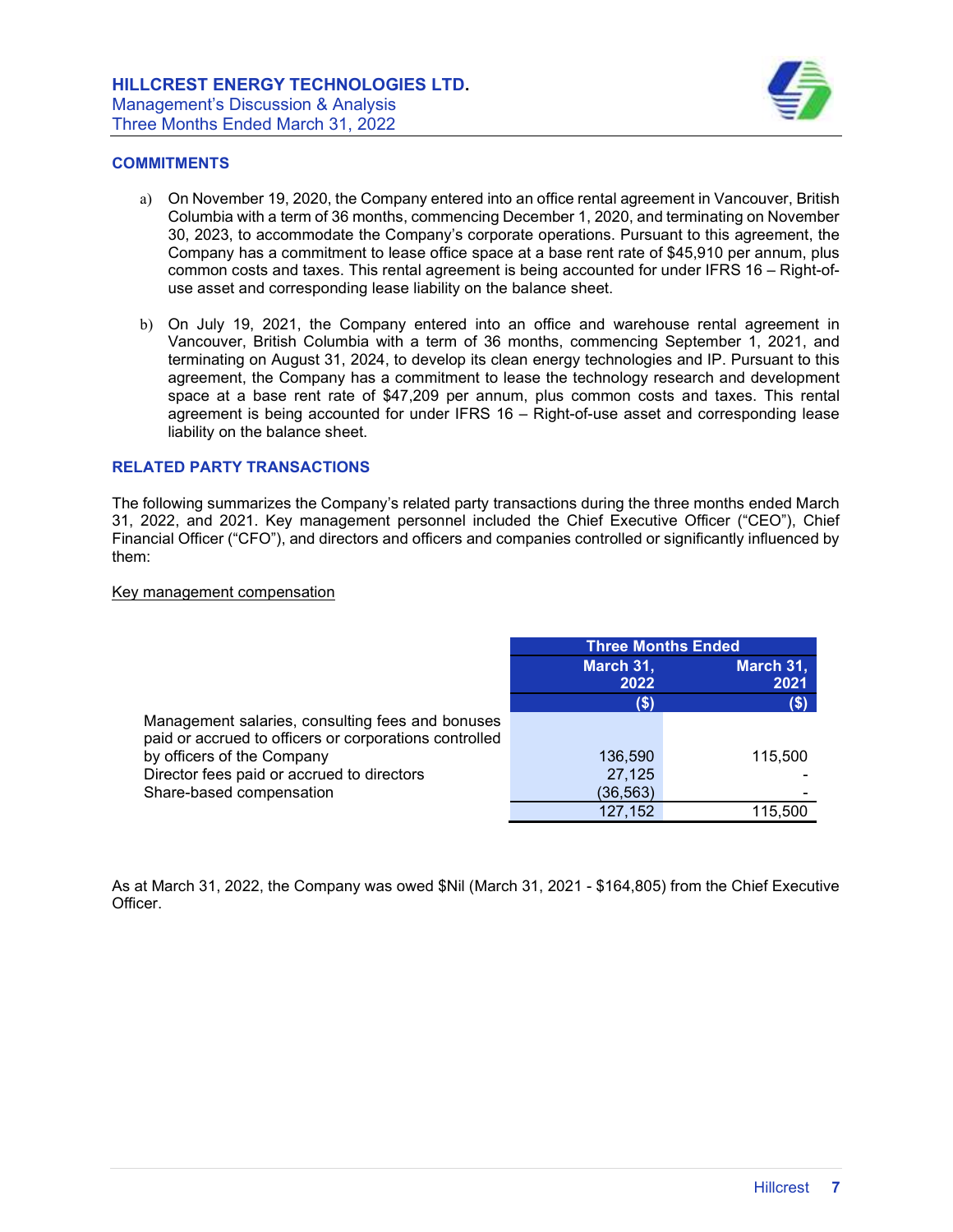

# CAPITAL MANAGEMENT

The Company manages its capital structure and makes adjustments to it, based on the funds available to the Company, in order to support the development of its clean energy technology and current oil operations. The Board of Directors does not establish quantitative return on capital criteria for management, but rather relies on the expertise of the Company's management to sustain future development of the business.

The Company is primarily dependent on external financing to fund its activities. In order to carry out the planned clean technology research and development activities and pay for administrative costs, the Company will spend its existing working capital and raise additional funds as needed using best efforts. The Company will continue to assess new clean technology opportunities and seek to acquire an interest in additional technologies if it feels there is sufficient economic potential and if it has adequate available or committed financial resources to complete such acquisitions.

Management reviews its capital management approach on an ongoing basis and believes that this approach, given the size of the Company, is reasonable.

There were no changes in the Company's approach to capital management during the period ended March 31, 2022. The Company is not subject to externally imposed capital requirements.

## ACCOUNTING POLICIES AND CRITICAL ACCOUNTING ESTIMATES

Significant accounting policies and critical accounting estimates used during the year ended December 31, 2021, are disclosed in notes 2 and 3 of the 2021 audited annual consolidated financial statements. Preparing financial statements in accordance with IFRS requires management to make certain judgments and estimates. Changes to these judgments and estimates could have a material effect on the Company's financial statements and financial position.

## **OUTLOOK**

Hillcrest is focused on developing and delivering value from its clean energy technology business through the continued development and commercialization of its technologies with the intent of licensing, partnering and/or selling accessible or owned clean energy technology and IP.

## RISKS & UNCERTAINTIES

The business and operations of the Company are subject to numerous risks, many of which are beyond the Company's control. The Company considers the risks set out below to be some of the most significant to current and potential investors in the Company, but readers are cautioned that the list is not exhaustive. If any of these risks materialize into actual events or circumstances, or any other additional risks or uncertainties material to the Company's business occur, the Company's assets, liabilities, financial condition, results of operations (including future results of operations), and business and business prospects are likely to be materially and adversely affected. In such circumstances, the price of the Company's securities could decline, and investors may lose all or part of their investment. The Company is engaged in the development of clean technologies and oil and gas production operations. Given the nature of both the clean technology business and the oil and gas business, the limited extent of the Company's assets, the following risks, among others, should be considered.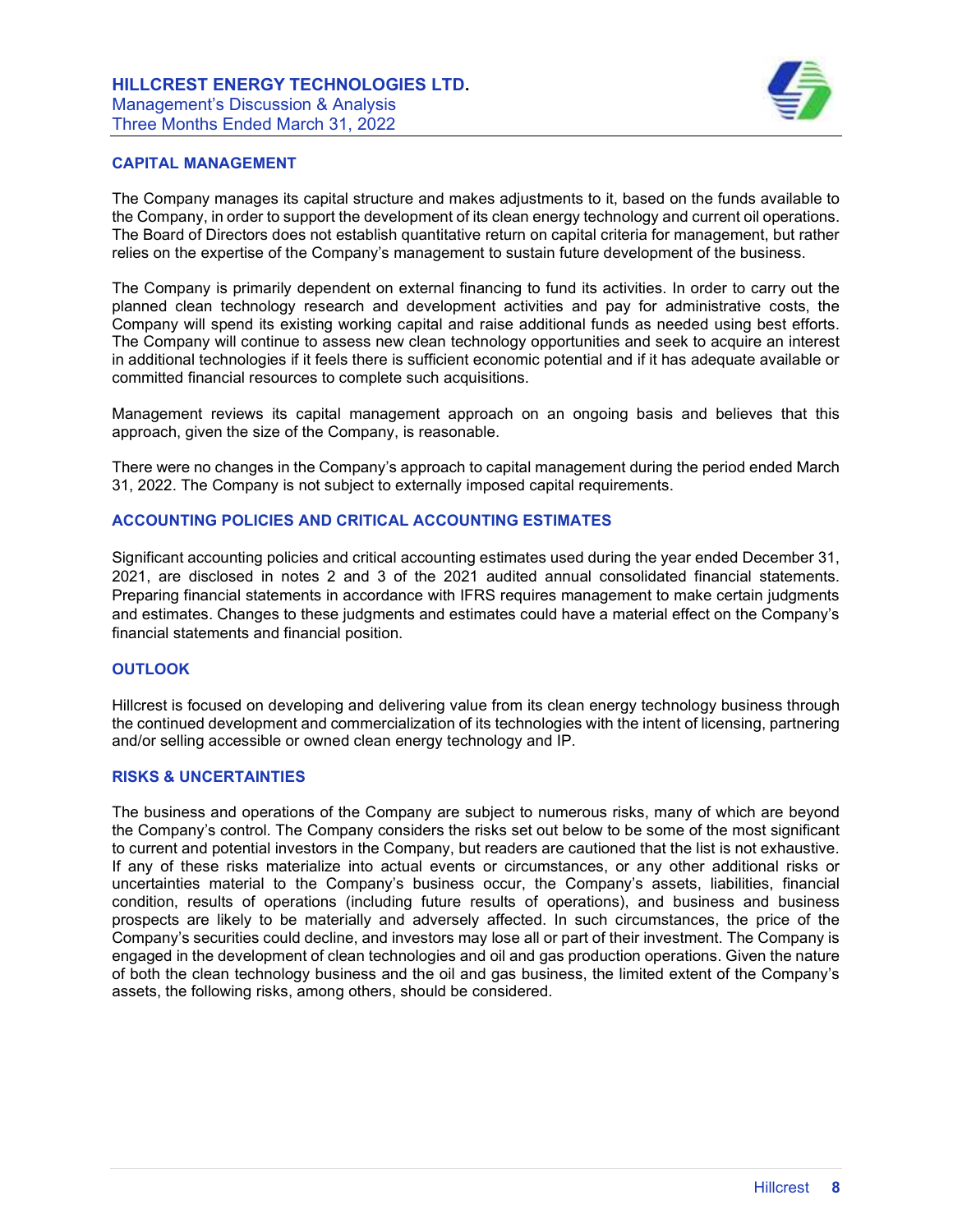# HILLCREST ENERGY TECHNOLOGIES LTD.

Management's Discussion & Analysis Three Months Ended March 31, 2022



# RISKS & UNCERTAINTIES (continued)

#### Financing Risks and Dilution to Shareholders

The Company has limited financial resources and will require additional funds. There can be no assurance that the Company will be successful in its efforts to obtain adequate financing in the future or that such financing will be available on favourable terms or at all. It is likely such additional capital may be raised through the issuance of additional equity or other forms of capital such as debt or sale of assets which may result in dilution to the Company's existing shareholders.

#### Intellectual Property Risks

The Company's ability to compete largely depends on the superiority, uniqueness, and value of its intellectual property and technology, including both internally developed technology and the ability to acquire patent protection and/or trademark protection. To protect its proprietary rights, the Company will rely on a combination of trademark, copyright, and trade secret laws, trademark and patent applications, confidentiality agreements with its employees and third parties, and protective contractual provisions. Despite these efforts, certain risks may reduce the value of the Company's intellectual property. The Company's applications for trademarks and copyrights relating to its business may not be granted, and if granted, may be challenged or invalidated. There is no guarantee that issued trademarks and registered copyrights will provide the Company with any competitive advantages. The Company's efforts to protect its intellectual property rights may not be effective in preventing misappropriation of its technology and may not prevent the development and design by others of products or technology similar to, competitive with, or superior to those the Company develops. There is a risk that another party may obtain a blocking patent and the Company would need to either obtain a license or design around the patent in order to continue to offer the contested feature or service in its products.

#### Product Development Risks

The development of products is subject to the risks of failure inherent in the development of new, state of the art technologies. These risks include: (i) delays in product development; (ii) unplanned expenditures for product development; (iii) failure of new products to have the desired effect or an acceptable performance profile; (iv) emergence of superior or equivalent products; (v) failure by any potential collaborative partners to successfully develop products; and (vi) the dependence on third parties for the manufacture, development and sale of the Company's products. Because of these risks, our research and development efforts or those of potential collaborative partners may not result in any commercially viable products. If a significant portion of these development efforts is not successfully completed, or any products are not commercially successful, the Company is less likely to generate significant revenues or become profitable. The failure to perform such activities could have a material adverse effect on the Company's business, financial condition, and results of its operations.

The areas in which the Company plans to commercialize products involves rapidly developing technology. There can be no assurance that the Company will be able to establish itself in such fields, or, if established, that it will be able to maintain its market position, if any. There can be no assurance that the development by others of new or improved products will not make its present and future products, if any, superfluous or obsolete.

## **Litigation**

The Company may be forced to litigate, enforce, or defend its intellectual property rights, protect its trade secrets, or determine the validity and scope of other parties' proprietary rights. Such litigation would be a drain on the financial and management resources of the Company which may affect the operations and business of the Company.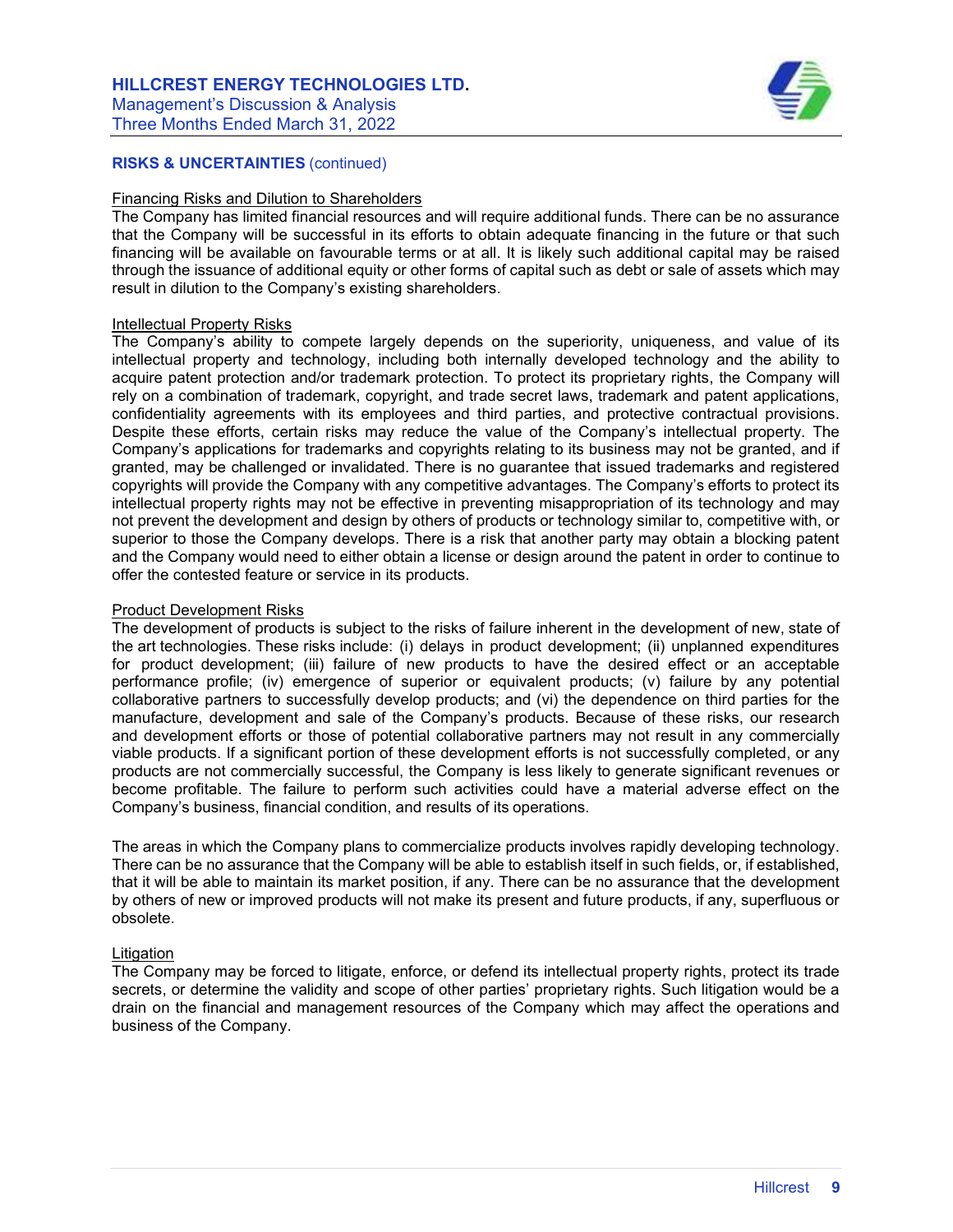

# RISKS & UNCERTAINTIES (continued)

#### Litigation (continued)

The Company may become party to litigation from time to time in the ordinary course of business which could adversely affect its business. Should any litigation in which the Company becomes involved be determined against the Company such a decision could adversely affect the Company's ability to

continue operating and the market price for company shares and could use significant resources. Even if the Company is involved in litigation and wins, litigation can redirect significant company resources.

# Conflicts of Interest

There are potential conflicts of interest to which the directors and officers of this Company may be subject to in connection with the Company's operations. Certain of the directors and officers of the Company are engaged in, and will continue to engage in, other business activities on their own behalf and on behalf of other companies and, as a result of these and other activities, such directors and officers may be in direct conflict with the Company. To the extent that conflicts of interest arise, such conflicts will be resolved in accordance with the provisions of the BCBCA and any other applicable corporate laws.

#### Environmental Risks

The Company's oil field operations will, in general, be subject to approval by regulatory bodies. Additionally, all phases of the oil and gas business present environmental risks and hazards and are subject to environmental regulation pursuant to a variety of international conventions and federal, state and local laws and regulations. Environmental legislation provides for, among other things, restrictions and prohibitions on spills, releases or emissions of various substances produced in association with operations. The legislation also requires that wells and facility sites be operated, maintained, abandoned and reclaimed to the satisfaction of applicable regulatory authorities. Compliance with such legislation can require significant expenditures and a breach may result in the imposition of fines and penalties, some of which may be material. Environmental legislation is evolving in a manner expected to result in stricter standards and enforcement, larger fines and liability and potentially increased capital expenditures and operating costs.

#### Uninsurable Risks

The Company's oil and gas operations involve risks, including sub-surface production issues or mechanical failure in wells, uncontrolled release of hydrocarbons and other subsurface fluids, fires, floods, hurricanes, earthquakes, and other environmental occurrences, any of which could result in damage to, or destruction of, wells and other producing facilities, damage to life or property, environmental damage and possible legal liability. Although the Company intends to take precautions to minimize risk that will be taken, operations are subject to hazards that may result in environmental pollution and consequent liability that could have a material adverse impact on the business, operations and financial performance of the Company. It is not always possible to obtain insurance against all such risks and the Company may decide not to insure against certain risks, such as environmental risks. Should such liabilities arise, they could have an adverse impact on the Company's operations and financial condition and could cause a decline in the value of the Company's shares.

## Regulatory, Permit and License Requirements

The current or future operations of the Company require permits from various governmental authorities, and such operations are and will be governed by laws and regulations concerning development, production, taxes, labour standards, occupational health, waste disposal, toxic substances, land use, environmental protection, site safety and other matters.